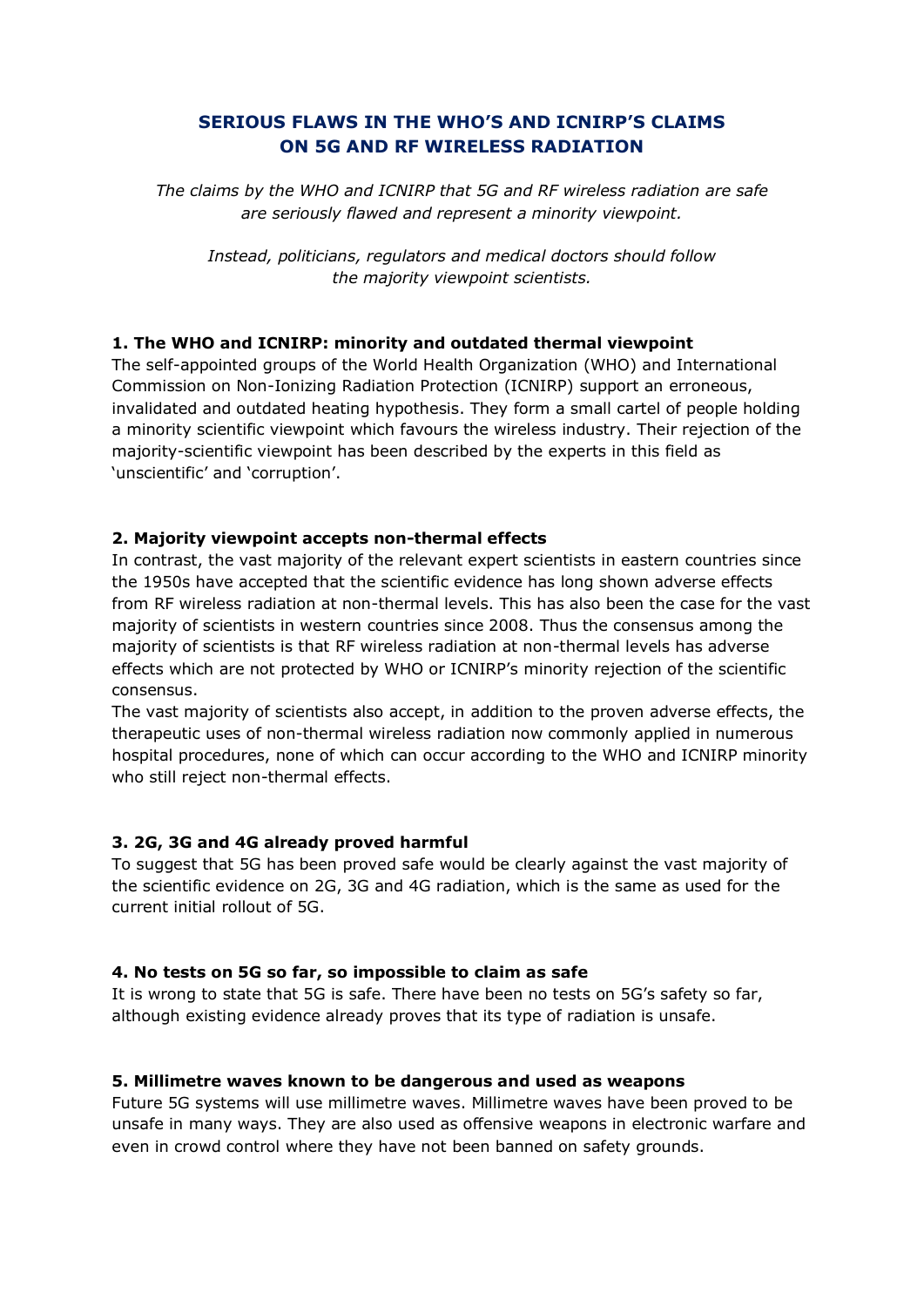## **6. The dangers of RF wireless radiation were described in 1932 with cancer shown in 1953**

It has long been known that radio frequency (RF) wireless radiation is dangerous. The symptoms of low-level RF exposure, often described as specific symptoms of electrosensitivity, were first recorded in 1932, the year that such RF harm was also confirmed as non-thermal. In 1935 the USSR adopted prototype safety guidelines based on non-thermal effects Cancer was discovered as caused by RF wireless radiation in 1953, but the USA adopted guidelines in 1953 based on Schwan's mistaken heating hypothesis. Now up to about half the world follows Russia with non-thermal guidelines, while the USA and the UK still follow Schwan's mistaken heating claim from 1953.

## **7. Cancer and genotoxic DNA damage confirmed in 2004 by EU study**

In 1994 DNA damage from microwaves was shown within the current ICNIRP heating guidelines of 10,000,000  $\mu$ W/m<sup>2</sup>, leading to a call for their replacement. In contrast current international non-thermal guidelines typically range from 0.1 to 100  $\mu$ W/m<sup>2</sup>. This DNA damage was confirmed by the seven-nation REFLEX research study funded by the European Union in 2004. It showed that the health effects in the form of genotoxic DNA damage (micronuclei DNA strand breaks) are similar or greater for 24-hour exposure to an ordinary GSM 1800 MHz mobile phone at SAR 1.3 W/kg (i.e. within the UK safety limit of 2.0 W/kg and the FCC's of 1.6 W/kg), compared with 0.5 Gy gamma-rays or exposure to 60 CT scans. The findings of this government-backed study well illustrate that wireless radiation of the type already used and planned for 5G is unsafe.

## **8. International long-term non-thermal safety guidelines should be used, not ICNIRP's short-term (6 or 30 minutes average) obsolete guidelines**

All forms of electromagnetic (EM) radiation can be unsafe. This is the reason why international safety groups and safety guidelines exist.

(a) **Long-term biological guidelines** include:

Bioinitiative 2012, EUROPAEM EMF Guidelines 2016, IGNIR 2018, and Seletun 2010. These international guidelines typically adopt values for public safety levels ranging from 0.1 to 100  $\mu$ W/m<sup>2</sup>. These are up to 100 million times lower than ICNIRP's obsolete shortterm heating guidelines.

(b) **Short-term heating guidelines** include ICNIRP's of 2020. These raised their heating limits which were already obsolete in 1998:

(i) They have been raised **by a factor of 4** since 1998 to allow for 5G's greater intensity. They now permit 40,000,000  $\mu$ W/m<sup>2</sup> (power density). This is based on the Specific Absorption Rate (SAR) - the heat absorbed by the body in W/kg to prevent only a rise of originally one degree in body temperature averaged over 6 or 30 minutes. They do not cover long-term effects like electrosensitivity or cancers.

(ii) Tissue has been classified into two types, both allowing local temperature rises:

**Type 1** (the upper arm, forearm, hand, thigh, leg, foot, pinna and the cornea, anterior chamber and iris of the eye, epidermal, dermal, fat, muscle, and bone tissue) temperature rise of **5°C allowed**, no time limit;

**Type 2** (the head, eye, abdomen, back, thorax, and pelvis, excluding Type 1) temperature rise of **2°C allowed**, no time limit (p. 489).

These limits are designed to prevent heating causing pain and thermal tissue damage above **41° C** (p.501). The process of heating is the same as cooking in a microwave oven.

However, spermatogenesis and fetal teratogenic effects can occur with a rise of ≤**2°C,**  which would appear to carry a risk that these temperature rises could 'impact health'.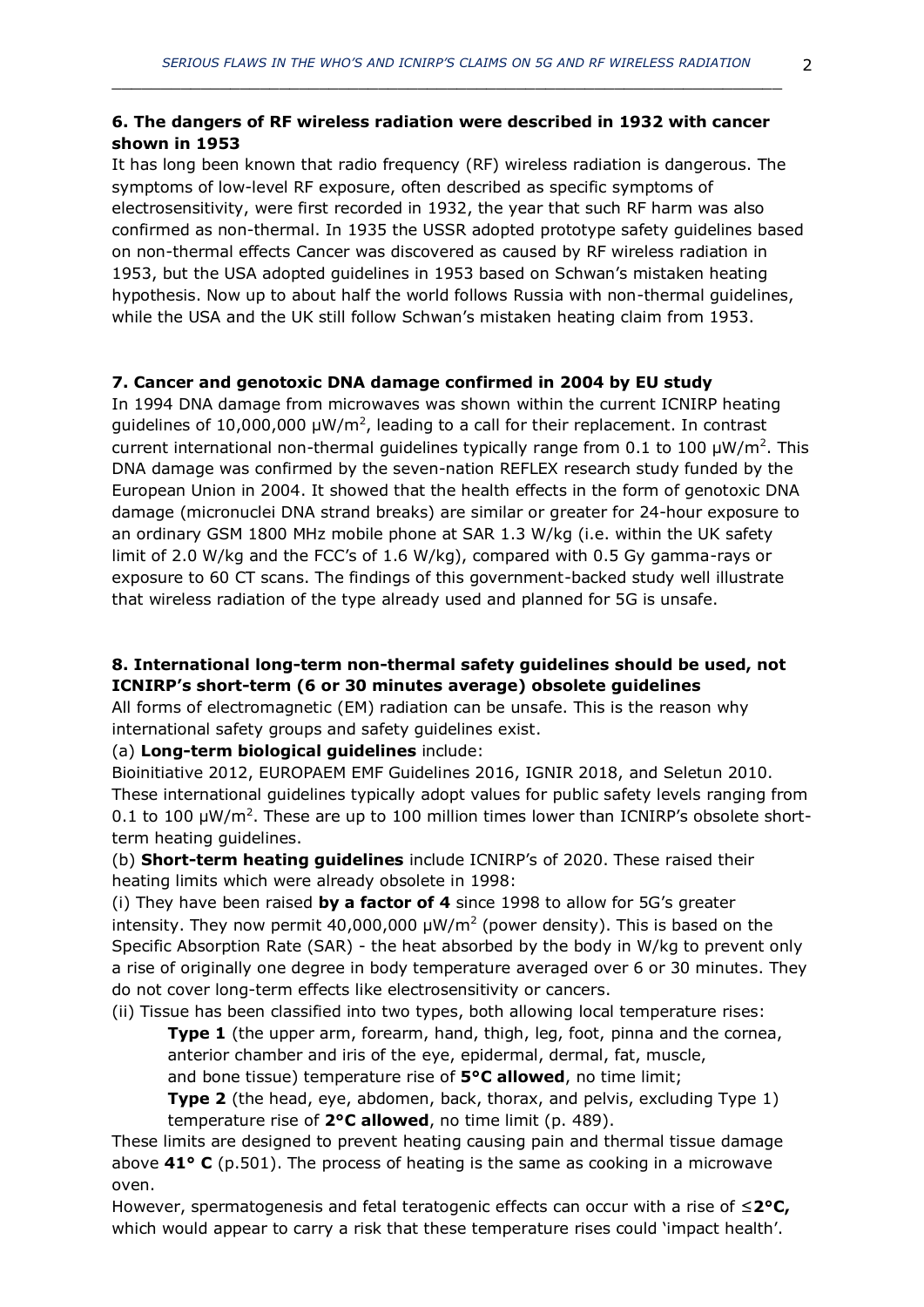In addition, little or no allowance is made for the skin of children and the elderly being significantly thinner than that of others, or the risk of looking into focused beams.

(iii) **Cell membrane permeability** is recognised as a biological effect (p.487), although [Fragopoulou AF et al.](http://www.ncbi.nlm.nih.gov/pmc/articles/pmc5991598/) (Brain Behav. 2018) found that mobile phone radiation increased cell membrane permeability by changing its phospholipid composition, with the expression of 178 genes changed in mice after 2hr of 1800 MHz at 3 cm, at a head SAR of 0.02-0.366 W/kg, well under heating exposure limits.

(iv) ICNIRP guidelines still use **averaging** for duration, area, and supposed absorbed rather than incident heating effects. See: **ICNIRP Guidelines: Unscientific and Not** [Protective](http://www.es-uk.info/wp-content/uploads/2020/02/03.11-ICNIRP-Guidelines-Unscientific-and-Not-Protective.pdf) (2020) pp.4-5.

## **9. The World Health Organization's (WHO) online factsheet entitled "Electromagnetic fields and public health: mobile phones" is outdated, inaccurate and does not protect human health or wildlife.**

(a) It is out of date, since it was published in 2014 and states that it will be replaced by 2016 by the WHO's risk assessment, although this has not yet (July 2020) been published.

(b) It is factually incorrect in numerous aspects.

(c) It omits established confirmation of RF as a cause of electrosensitivity (ES) and cancer among many other proven adverse outcomes.

(d) It confirms the published views by leading world experts in this field that the WHO is 'unscientific', that it does not protect health from the established harm of RF wireless radiation and 5G, and that its major conflicts of interest in its support for the wireless industry 'seriously undermine' its credibility *(see references at end)*.

(e) It was not peer-reviewed.

(f) It was anonymous.

(g) It makes no reference to 5G.

## **10. The WHO lacks medical physicians experienced in diagnosing and treating real electrosensitivity**

This WHO factsheet on mobile phones is a non-peer-reviewed opinion piece which does not give its author. It was probably approved by the leader of the WHO EMF Project who is a trained electrical engineer, not a medical physician with experience in diagnosing real electrical sensitivity (ES) as expected for assessing the established health risks from EM radiation.

The WHO has shown itself unable to deal scientifically with these issues because (a) it is dependent on its parent body, the United Nations, with its predominant interests in trade and commercial development rather than health,

(b) it has been legally subservient in matters of radiation since 1959 to the IAEA (International Atomic Energy Authority) whose role is to exploit radiation as much as possible,

(c) it still adheres to Schwan's 1953 mistaken heating hypothesis against the majorityviewpoint scientists,

(d) and it lacks any of the majority-viewpoint scientific experts,

(e) as explicitly addressed by [The EMF Call](https://www.emfcall.org/) of 2018, initiated by leading scientists in this area specifically to tackle this recognised problem, that the WHO is now regarded as 'unscientific' in its approach to the established dangers of RF wireless radiation including 5G, and that the WHO is now regarded as failing to provide guidelines which are protective of human health.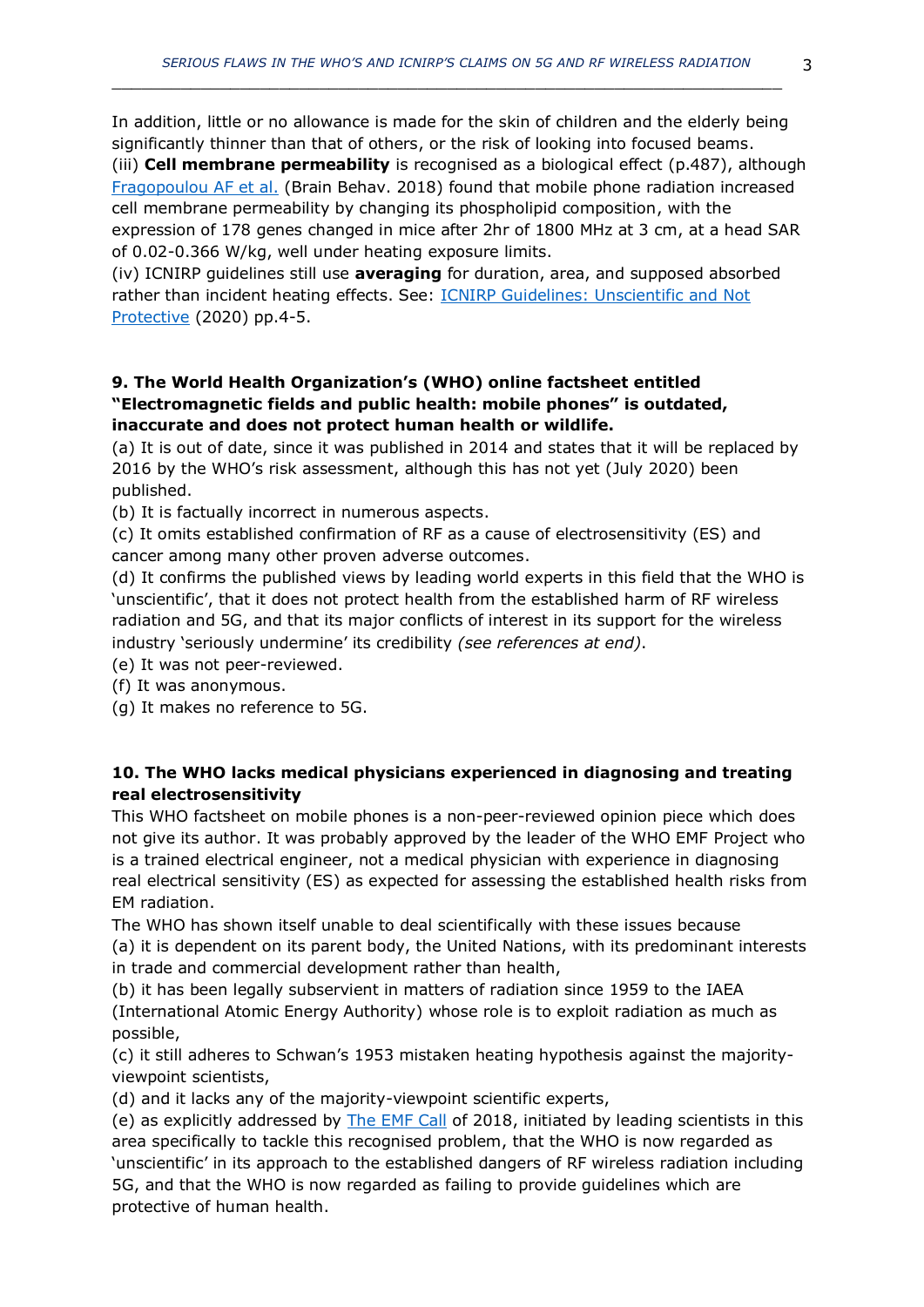#### **11. The UK government also lacks advice from majority-viewpoint scientists**

 $\_$  , and the set of the set of the set of the set of the set of the set of the set of the set of the set of the set of the set of the set of the set of the set of the set of the set of the set of the set of the set of th

The [UK] government claims ('Mobile phone base stations: radio waves and health', update May 16 2019) that it depends on its 'independent expert groups'. This online document is also not peer-reviewed. It relies significantly on the invalidated AGNIR 2012 Report, which leading scientists have asserted should have been retracted long ago. (a) The invalidated AGNIR 2012 Report, like the WHO's opinions, was also not peerreviewed.

(b) It has been shown to be 'unsafe' in that it ignored up to 80% of studies showing adverse health effects and cherry-picked the few which failed to find an effect. (c) It was a blatant example of conflict of interests, since it depended on contributions and views of the government's own employees and thus was not an independent review. (d) Its committee was composed of people holding a single and invalidated viewpoint based on Schwan's heating mistake of 1953, all part of the minority-viewpoint cartel controlling PHE, AGNIR, SCENIHR, ICNIRP and the WHO EMF Project, all of which support the wireless radiation industry.

#### **12. UK government's very poor record on the proven harm from RF wireless radiation, and failing under the Health & Social Care Act 2012**

The UK government has a very poor record on this issue of the established and proven harm from RF wireless radiation.

(a) In the 2019 Westminster Hall debate MPs stated that they sought to help their constituents who were injured by the current high levels of EM exposure in the UK. They complained that the UK government refused to acknowledge this issue and instead acted like a 'brick wall' when it came to accepting the science and mitigating RF harm.

(b) The complaints to the PHSO by over 80 UK citizens seriously harmed by the failure of the government's Public Health England (PHE) to acknowledge the established science on the dangers of RF wireless radiation began in 2013 but they have still to be resolved. The government wrongly believes it has the right to deny or ignore the majority-

viewpoint scientific evidence and therefore PHE does not have to admit or even state, for instance, that EM exposure, including RF wireless radiation, 5G and light at night, is a 2B or 2A human carcinogen according to the WHO's IARC.

(c) Denials of harm from the Department of Health and Social Care (DHSC) still refer to the notorious AGNIR 2012 report, even though this has been shown to be unscientific, unsafe, and the product of conflicts of interest, as explained above.

(d) The DHSC claims to review studies on health damage from EM exposures, but the DHSC's COMARE also admits that it has its delegated responsibility for this to the unelected private minority-viewpoint group ICNIRP, part of the cartel supporting the wireless industry.

(e) The DHSC has no means of engaging with the majority-viewpoint scientists in this area. In 2017 it abandoned its AGNIR committee, set up as a front in 1990 to reduce criticism of its unscientific approach. Its COMARE committee, a similar front to cover up the evidence of cancer clusters near reactors, decided in 2019 to abandon its plan to form a subcommittee on non-ionising radiation.

(f) The DHSC and PHE believe that they can control RF wireless radiation through Health & Safety legislation under HSE and planning controls under NPPF, but neither is based on the proven non-thermal harm for RF radiation and thus they can never be protective of health.

(g) Therefore the Secretary of State through the DHSC and PHE appears to be failing in his legal responsibility under the Health and Social Care Act 2012  $(11.2A.3.a,b)$  $(11.2A.3.a,b)$  for 'the protection of the public from ionising and non-ionising radiation, a matter in which the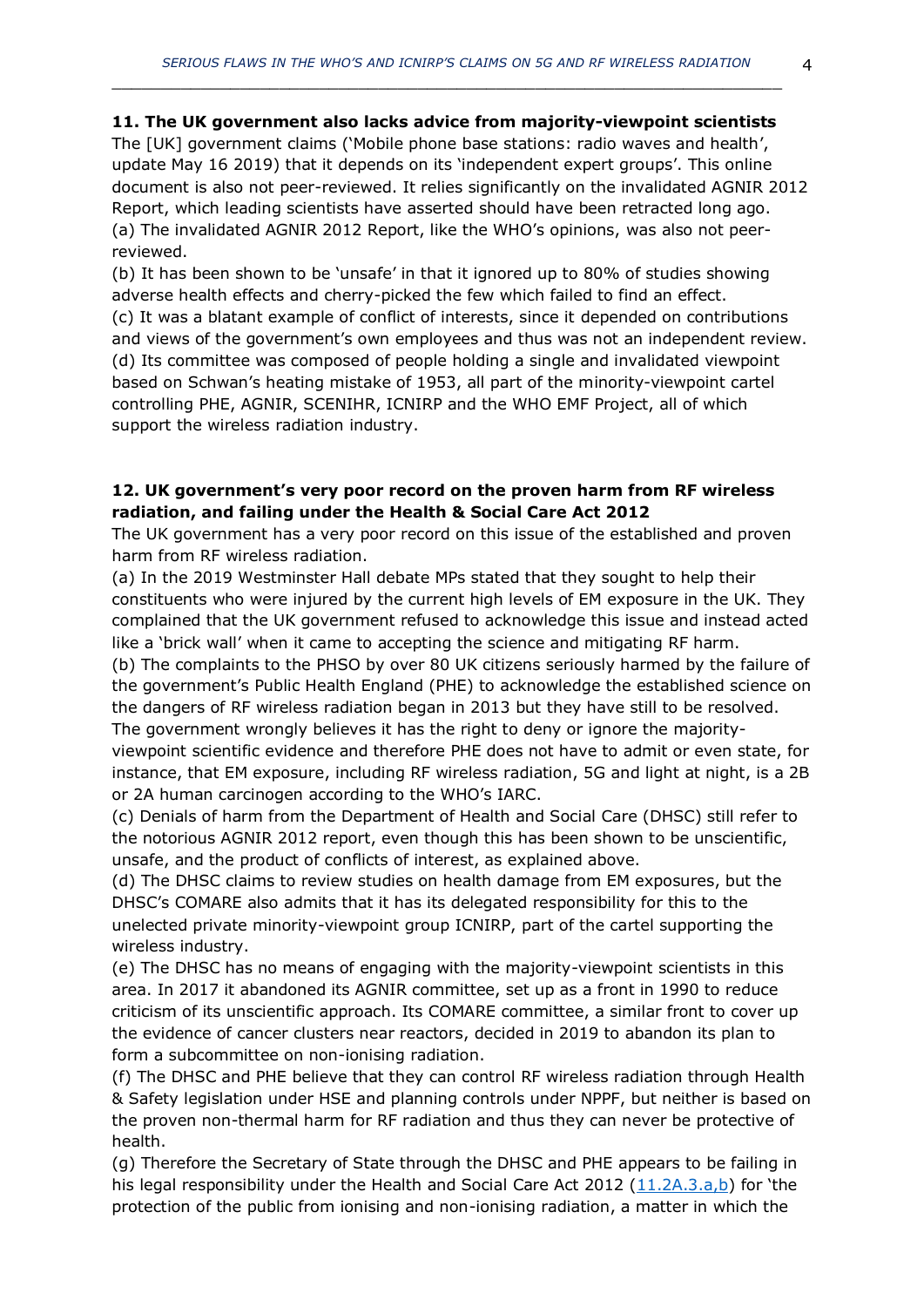HSE has a function', since the cases of harm from 5G trials already being seen in the UK could not occur if this responsibility were being properly fulfilled.

## **13. The EU has a poor record on acting on the proven harm from RF wireless radiation**

Nicole Scholz's European Parliament Briefing "Mobile phones and health: Where do we stand?" of March 2019 was not peer-reviewed and should be rejected as scientific evidence. It is unscientific in several key ways.

(a) It upholds SCENIHR 2015, despite this being part of the discredited minorityviewpoint cartel, as explained above.

(b) It still holds to the long-invalidated heating hypothesis based on Schwan's 1953 mistake, and thus rejects the European Environment Agency's Recommendation to adopt a Precautionary Approach. This Precautionary Approach would require a moratorium on 5G and more stringent safety guidelines for the general public, including pregnant women, children, the elderly, the sick, people sensitive to EM radiation and people with chronic immune conditions. A Precautionary Approach has legal status in the EU, but this Briefing adopts a contrary and thus apparently illegal approach.

(c) It fails to recognise the European Parliament's vote of 2009 by 522 to 16 that governments should reject the WHO ICNIRP's short-term heating guidelines as 'obsolete' and replace them with biological long-term guidelines.

(d) It fails to recognise the Council of Europe's Parliamentary Assembly vote of 2011 calling on member states to recognise the urgent needs of people sensitised to EM exposures and create 'white zones' appropriate for them (see IGNIR's [EQZ\)](https://files.persona.co/72583/Press-Release-IGNIR-EQZ-v4-23-Sept-2019.pdf).

(e) The latest [review](https://www.ommegaonline.org/article-details/The-Prevalence-of-People-With-Restricted-Access-to-Work-in-Man-Made-Electromagnetic-Environments/2402) of surveys estimates that 3.6% of the population (27 million people in Europe) are sensitised to EMFs and RF wireless radiation like 5G, and 1.2% (9 million) are severely affected. The scientifically proven and well established condition of all such people relates to the implementation of the Health & Safety at Work Act 1974 and the Equality Act 2010 as regards 5G and other wireless radiation.

(f) The EU Briefing's concern for the safety of wireless radiation is valid given that the correct level of protection from man-made wireless radiation is essential to the future existence of human beings and wild-life in Europe, since 5G like other RF radiation has established teratogenic, toxigenic and fertility effects impacting the future of all life in Europe. Some leading experts predict a rise in autism to 50% of boys within decades if RF continues to grow exponentially, along with continued plummeting fertility and further wildlife loss.

## **14. The need to adopt the majority-viewpoint scientific position, not the minority one**

(a) The WHO, AGNIR and EU documents refer only to non-peer-reviewed invalidated claims by the minority-viewpoint cartel supporting the wireless industry. These comprise some 20-30 individuals, none of whom is a medical physician with experience in diagnosing and treating real sensitivity to RF radiation.

(b) In contrast, the majority viewpoint, accepting the established proof of ES and cancer as caused by RF wireless radiation and EM fields or their role as a co-carcinogen, is represented by some 250 involved scientists who have signed the [International EMF](https://www.emfscientist.org/)  [Scientist Appeal.](https://www.emfscientist.org/) These are thus a majority over the industry cartel of some 250 to 30. (c) Over 390 scientists and doctors have signed the EU [5G Appeal](http://www.5gappeal.eu/) to halt 5G, and the [Stop 5G on Earth and in Space: International Appeal](https://www.5gspaceappeal.org/) has over 282,000 signatures.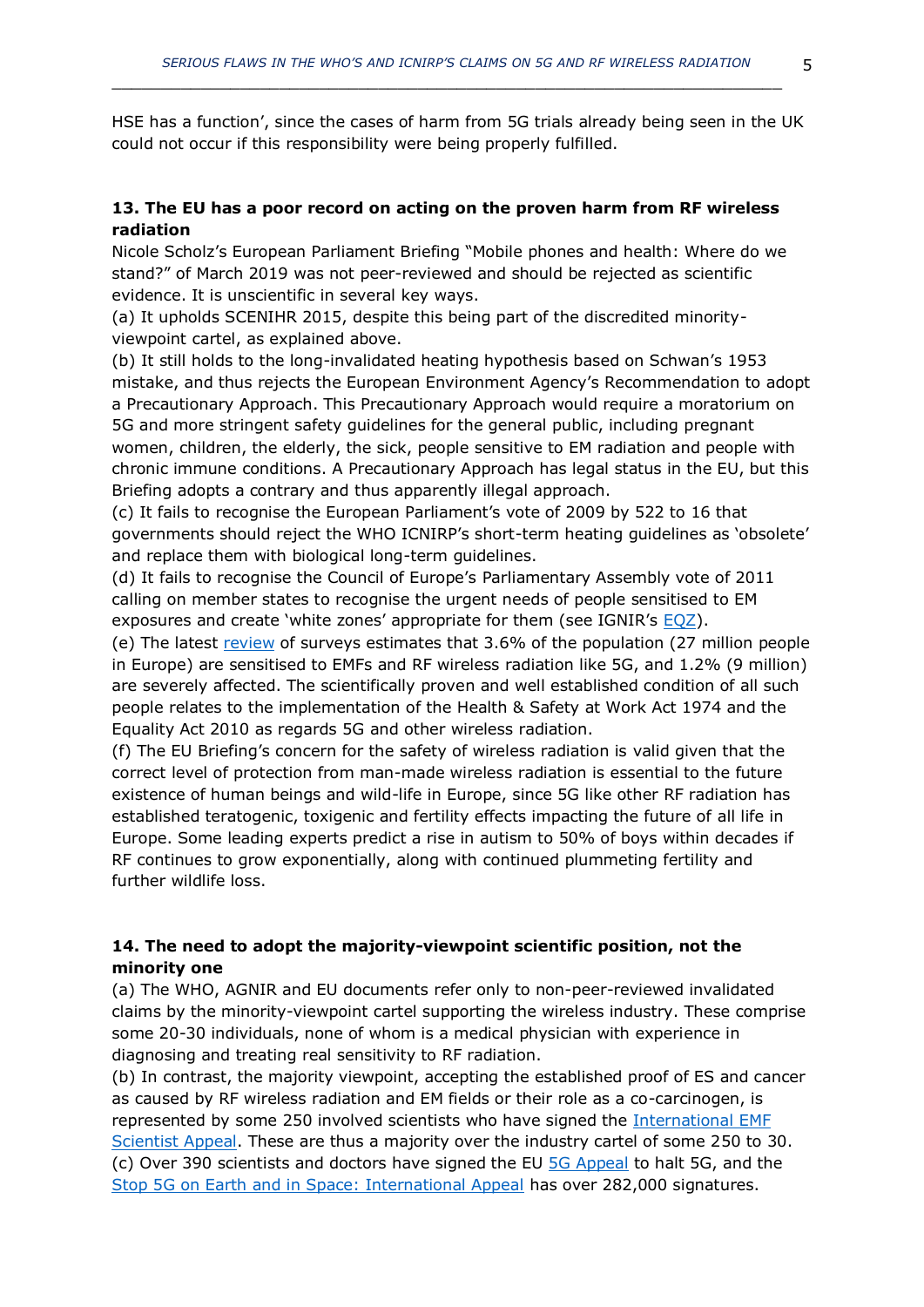#### **15. Proof exists of 5G harm but not proof of its supposed safety**

(a) There is not a single peer-reviewed study proving that RF wireless radiation like 5G is safe. Nor can there be, since RF wireless radiation and thus 5G has long been established as harmful.

(b) In contrast, the majority-viewpoint scientists, accepting non-thermal adverse effects, can refer to thousands of peer-reviewed studies establishing their concerns (see, for instance, [Selected Studies on ES and EHS\)](http://www.es-uk.info/wp-content/uploads/2018/05/Selected%20ES%20and%20EHS%20studies.pdf).

(c) The WHO's IARC classified EM x-ray and gamma rays as a class 1 human carcinogen (1999), EM ELF as a class 2B human carcinogen (2001), EM visible blue light at night as a class 2A human carcinogen (2007), and EM RF wireless radiation as a class 2B human carcinogen (2011).

(d) The IARC's 2B human carcinogen classification was for non-thermal effects, since the increased brain tumours on which this was based were all from mobile phones which are designed so as not to heat the human body.

(e) The US \$30 million National Toxicology Program study, requested by the FDA to see if cellphones cause cancer, found 'clear evidence' (its top rating) that they do cause cancer. This study, together with the Ramazzani study confirming its findings and showing clear evidence of cancer from exposures similar to mobile phone masts, provides 'sufficient animal evidence', together with known mechanisms like VGCCs, oxidative stress, gene expression, DNA damage perhaps through repair restriction, free radicals etc, to already meet the requirements of IARC's class 1 certain human carcinogen for RF and 5G wireless radiation exposures, according to the majority of scientists. Thus these studies require that RF should be reclassified as a class 1. (f) This would mean that the issue of RF wireless radiation and 5G safety has already

been answered in such a way that governments urgently have to reduce RF exposure to safe levels.

(g) In the light of the NTP and Ramazzini studies finding 'clear evidence' of cancer, the IARC now regards the reassessment of RF wireless radiation as a high priority.

(h) As noted above, the WHO and UK government are far behind in advising citizens of the established science on the dangers of 5G and similar RF wireless radiation. In the UK more authoritative and up-to-date sources of relevant, reliable, majority-viewpoint evidence include: [ES-UK,](http://www.es-uk.info/) [IGNIR,](https://www.ignir.org/) [PHIRE,](http://phiremedical.org/) [Powerwatch,](https://www.powerwatch.org.uk/) [SSITA,](https://ssita.org.uk/) [Radiation Research Trust,](https://www.radiationresearch.org/) [Wifiinschools](http://wifiinschools.org.uk/) etc.

(i) There are hundreds of internet sites, most giving much more accurate and up-to-date scientific information than is available from the WHO's outdated, inaccurate and misleading opinions, dated 2014 on mobile phones and 2005 on EHS. See e.g. [Electrosensitivity.co:](https://www.electrosensitivity.co/links-1.html) Links.

#### **16. 5G, military warfare and military protection for civilians who can afford it**

(a) Millimetre waves, planned for 5G, are already in widespread use for military warfare and in some civilian crowd control. This confirms that this type of 5G radiation can cause adverse reactions in the ordinary population and especially those sensitive to it, something which even the wireless industry cannot deny.

(b) The beam-forming properties of 5G are an especial concern when these combine or are reflected in intersecting beams or are directed into super-sensitive biological organs such as the eyes.

(c) The location of 5G transmitters on lamp-posts outside bedroom windows where people sleep is also a major concern, both for down- and up-streaming.

(d) Many people who have been sensitised to RF wireless radiation have to use the same protective netting and materials developed by the military for protecting their own troops from electromagnetic assault. People in the UK today are living in tents or cars in remote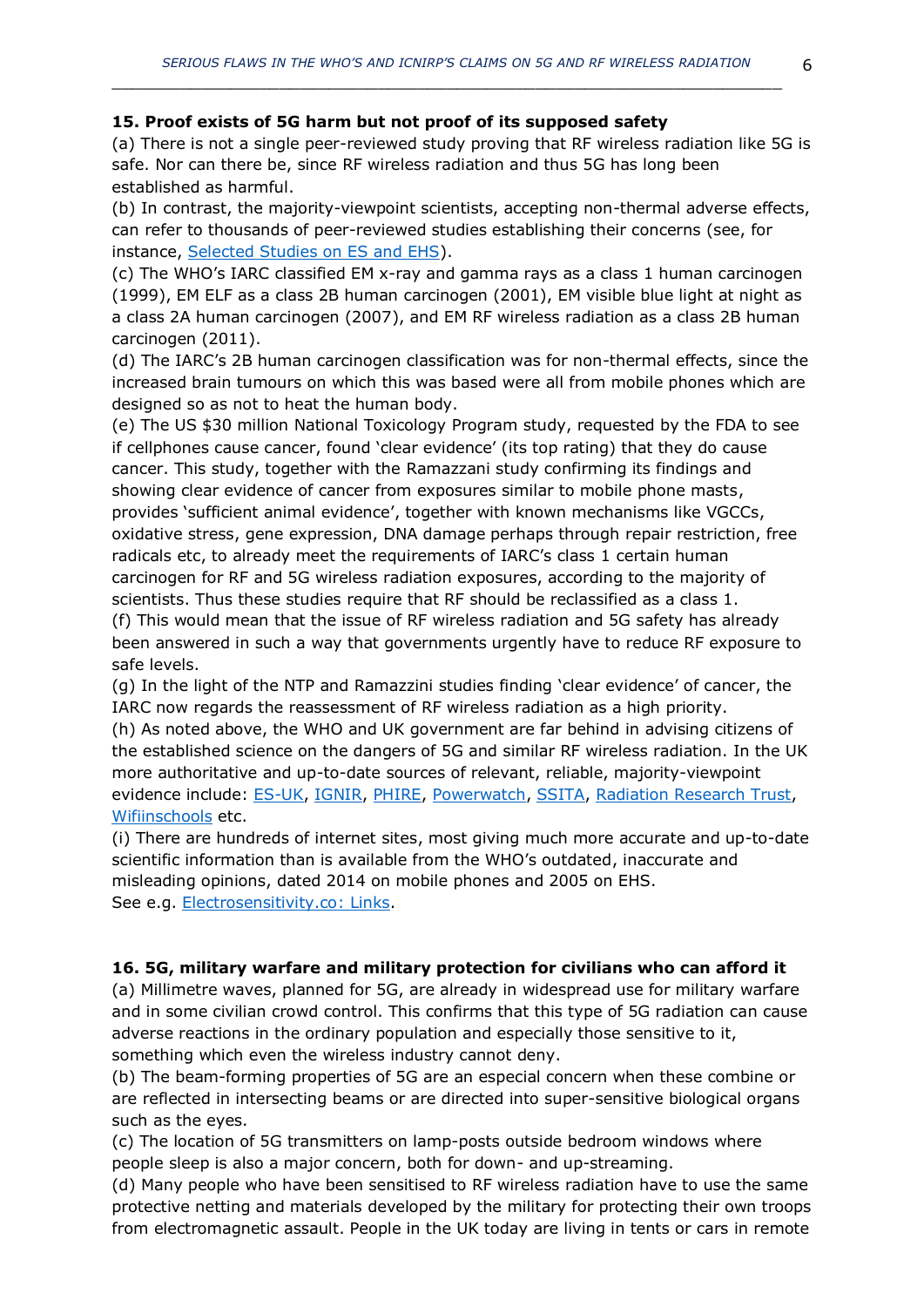areas to escape the harm caused by EMFs and RF wireless radiation like 5G because they cannot afford this costly protective shielding or the relocation of their homes to areas less intensely irradiated.

(e) The number of people harmed by EMFs and RF wireless radiation appears to be constantly growing, with contacts to the charity Electrosensitivity UK increasing by 10% per year for over a decade. Some reports of bioeffects to both humans and wildlife during initial 5G trials including within the UK suggest that 5G has the capacity to be significantly more damaging to life than even 3G and 4G.

## **17. Illegality of 5G and similar RF wireless radiation when deployed against people without safety testing and without their informed consent**

The legality of 5G and similar RF wireless radiation is under growing scrutiny now that effects such as sensitivity to EM exposure and cancer have been proven in numerous scientific studies and are accepted by the majority-viewpoint scientists.

(a) The unsafe nature of RF wireless radiation for 3G and 4G and such as used in the initial 5G roll-out has been recognised in UK courts since 2012 and sensitivity to it has been diagnosed by some NHS GPs and hospital consultants since 2013.

(b) The first legal cases against 5G deployment have succeeded in countries like Australia in 2018-19. There are currently two legal actions for judicial review in the UK.

(c) There is concern that the lack of prior safety testing and the lack of informed consent for the in situ health testing of the novel phased-array and beam-forming features of 5G mean that its deployment contravenes the Nuremberg Code.

(d) Some countries have banned 5G because of its lack of proven safety, as have some towns in the UK.

(e) The UK government admits that environmental radiation levels are likely to increase with the introduction of 5G.

(f) Although members of the minority-viewpoint cartel supporting the wireless industry, as explained above, prefer to make generalised assumptions implying the safety of 5G and similar RF wireless radiation, while also calling for more research, most refuse to state that it is safe.

Thus the UK government has been very careful to admit uncertainty by stating that there is no proof that 5G or similar RF wireless radiation is safe, only that they have failed to find 'consistent' or 'convincing' evidence of harm. These latter two terms are unsatisfactory both as not being scientifically explicit, and in contradicting the established science which has proved that effects of RF wireless radiation include sensitivity symptoms and cancers.

## **18. Latest scientific evidence on human beings and wildlife: moratorium on 5G required**

The growing interest in the safety of 5G and similar RF wireless radiation led to two major scientific international conferences in London in September 2019, where experts from America and Europe explained the latest science and research.

(a) This showed convincingly and consistently, based on established and proven scientific evidence, that RF wireless radiation is a serious threat to all human beings and also the natural living world.

(b) In contrast, it appears that the WHO, ICNIRP and most governments have not yet conducted effective Environmental Risk Assessments before infrastructure projects like 3G, 4G or 5G, since there are now hundreds of studies showing harm to wildlife from RF wireless radiation. The exception is the EU Environmental Protection Agency which has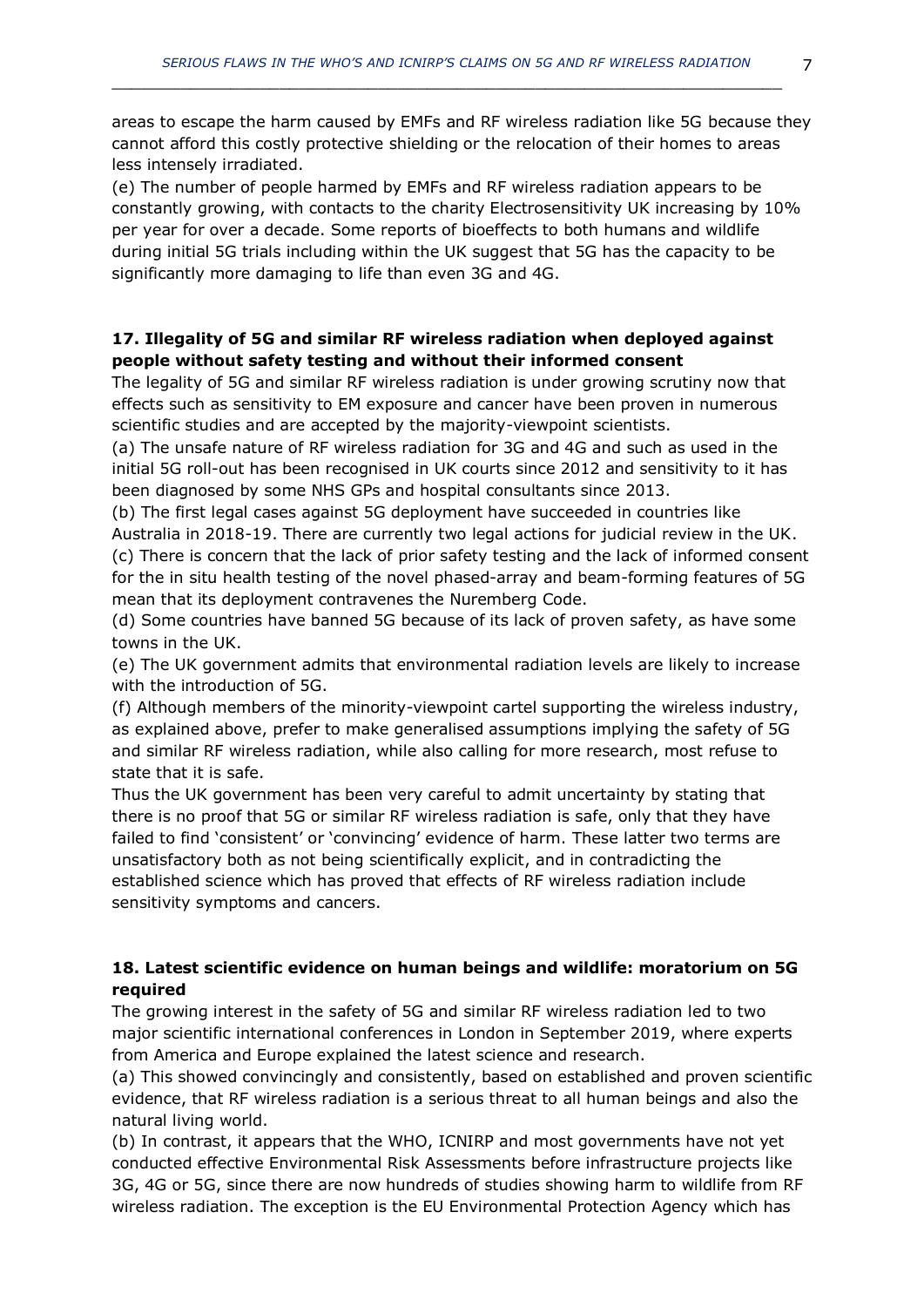called for the Precautionary Principle (PP) to be applied, meaning a moratorium on further developments such as 5G since the PP is enshrined in EU legislation.

 $\_$  , and the set of the set of the set of the set of the set of the set of the set of the set of the set of the set of the set of the set of the set of the set of the set of the set of the set of the set of the set of th

(c) Studies show that near phone masts insect wildlife can cease to reproduce within five generations. During the last decade insect numbers have declined by 70-80% in the UK and it has been confirmed that bees especially are affected by RF wireless radiation.

## **19. Equal access and protection for children and adults harmed by RF wireless radiation**

The UK Government is aware of people for whom 5G is not safe and who are sensitive to RF wireless radiation, since UK courts have recognised the condition since 2012 and the UK government states that it follows the WHO and ICNIRP.

(a) In 2002 the ICNIRP stated that governments must protect such people by adopting non-thermal safety guidelines below its own short-term and heating guidelines. The fact that the UK Government has not yet implemented the ICNIRP's requirement in this respect shows that the safety of 5G, like that of 3G and 4G, remains a very big issue among the many people affected by this radiation in the UK.

(b) The UK government rejected making wireless smart meters compulsory partly on health safety grounds on November 29 2011.

(c) The NHS endorses the chief medical officers' warning since 2011 that children under 16 should not use mobile phones except for essential purposes. Children absorb ten times more RF radiation in their bones than adults. Since wireless radiation has cumulative effects, children are especially vulnerable when faced with lifetime exposures. Some countries warn women not to use mobile phones during pregnancy and near babies. Some countries like Italy have instituted national EMR hygiene information campaigns.

(d) UK first tier tribunals have accepted since 2012 that children and adults can have real EHS and thus are unable in severe cases to attend schools and workplaces with Wifi and mobile phones. Tribunals have compensated adults with ESA, PIPs, early retirement, etc.

(e) A UK government-sponsored survey found that 4.0% (2,680,000 people in the UK) are sensitive to RF wireless radiation and EM fields, and 1.8% (1,206,000) are severely affected, while another [survey](https://www.ommegaonline.org/article-details/The-Prevalence-of-People-With-Restricted-Access-to-Work-in-Man-Made-Electromagnetic-Environments/2402) estimated 0.65% (435,000) are denied full access to work or education because of their sensitivity to EMFs and RF wireless radiation, like 5G. (f) The WHO in 2005 confirmed that the symptoms of electromagnetic hypersensitivity (EHS) can be disabling, putting EHS within the scope of the Equality Act 2010. Since 2005, when the WHO made its most recent non-peer-reviewed comments on EHS, real pathological EHS has been confirmed by many more studies as proven, following its discovery in 1750, and as caused by EM exposure. Its identification as an environmental intolerance is now possible through objective markers including 3d fMRI scans, cerebral blood perfusion scans, and testing for genetic haplotypes up to ten times more common in people with this environmental intolerance. It was allocated an ICD-10 classification as El-Allergy in 2000. Also in 2000 EHS was recognised specifically in Sweden as a functional impairment, and Canada and the USA have done likewise since then.

## **20. The need to ban or limit RF wireless radiation, implement EM hygienic campaigns, and warn citizens**

## Other countries have

(a) banned Wifi and mobile phones in schools for safety reasons, such as France,

(b) launched EM hygienic campaigns, such as Berkeley CA, Cyprus and Italy,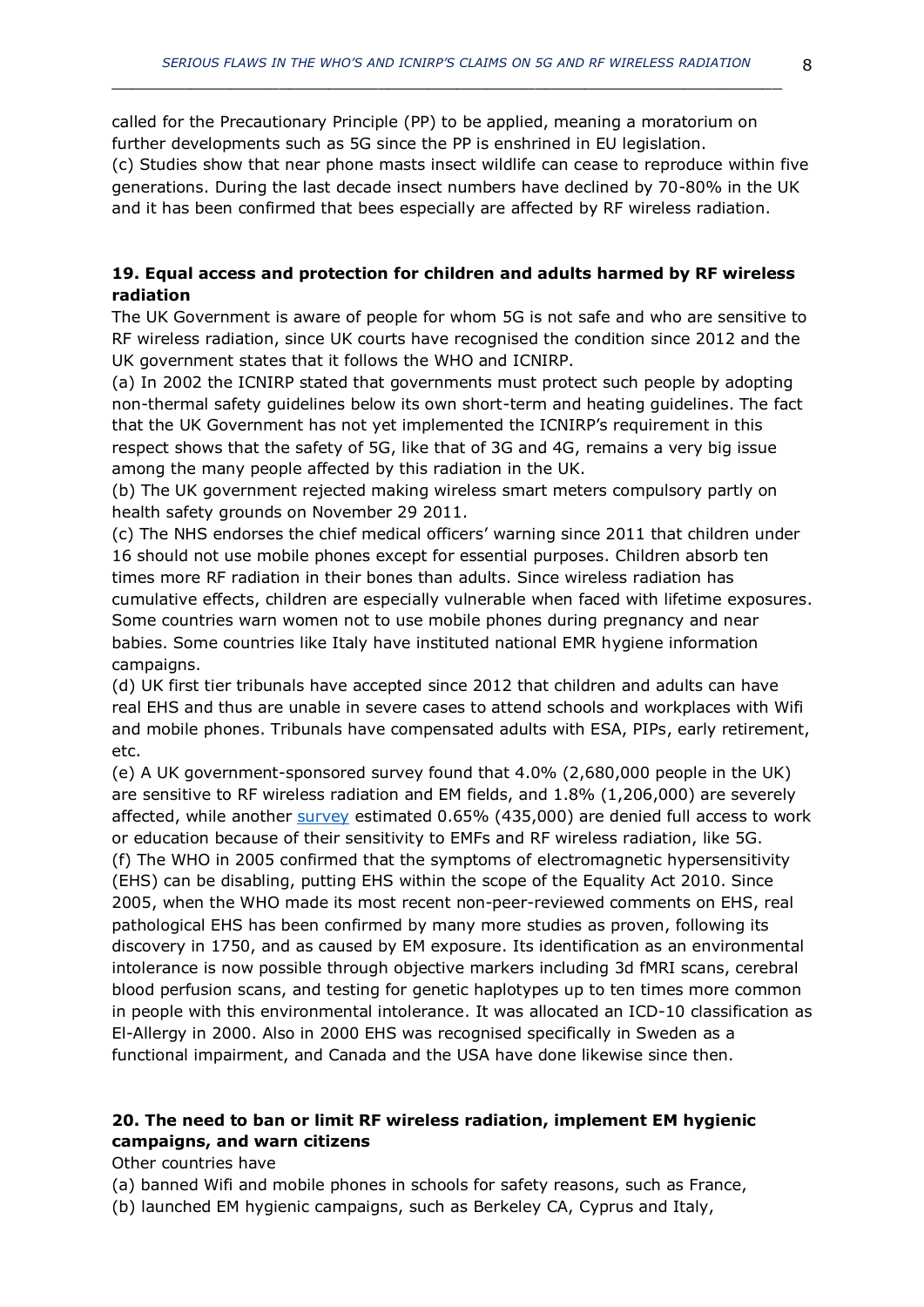(c) rejected ICNIRP's short-term heating guidelines, such as China, India, the USSR and some European states, covering a third to half the world's population.

The safety of 5G is a rapidly growing issue, with the BBC apparently repeating a report warning about 5G dangers four times on a single day in June 2019 and the UK media reporting recently that thousands in Switzerland demonstrated against 5G dangers.

## **21. Phonegate: the need to check the safety of mobile phones and to warn the public**

5G's established and proven lack of safety, together with the wireless industry's denials and refusal to accept the majority established scientific evidence, is corroborated by the Phonegate scandal, similar to the Dieselgate or Emissionsgate scandal.

(a) This Phonegate scandal concerns the sale of mobile phones with actual radiation emissions exceeding levels reported in their accompanying documentation. This apparent deception means that some mobile phones fail to comply with even ICNIRP's 1998 shortterm heating guidelines, let alone international long-term biological guidelines.

(b) ANFR's testing in France in 2015 found that 90% of mobiles tested exceeded ICNIRP's guidelines when used next to the body. Some models were subsequently withdrawn from sale.

(c) In the USA testing by the Chicago Tribune in 2019 also found radiation levels allegedly exceeding FCC guidelines, leading to an investigation by the FCC and class action lawsuits against Apple and Samsung.

(d) It is not clear why similar models of mobile phones on sale in the UK do not yet seem to have been subjected to investigation and action by trading standards officers or PHE. Nor is it clear why the public has not been warned by trading standards or PHE of the danger that, if they have purchased abroad a mobile implicated in the Phonegate scandal, their mobile may be emitting excessive radiation.

(e) 5G phones would apparently have been likely to contravene not only long-term biological safety guidelines but even the 1998 ICNIRP short-term heating guidelines, so these latter guidelines were significantly relaxed in 2020. There is still the problem of adapting the phones so that they stop transmitting if the antenna is held too close to the body. This means that it is vital that the radiation levels of 5G mobile phones should be investigated carefully and impartially if users are to be kept safe.

| <b>Back-</b>           |                               | <b>Majority mainstream guidelines</b>      |                        | <b>Minority 'industry' guidelines</b>                  |                      |                        |  |
|------------------------|-------------------------------|--------------------------------------------|------------------------|--------------------------------------------------------|----------------------|------------------------|--|
| ground                 |                               | Protective of ES/EHS: Yes, mainly          |                        | <b>Protective of ES/EHS: No</b>                        |                      |                        |  |
| (safe)                 | Majority of expert scientists |                                            |                        | ICNIRP, WHO, PHE, DHSC, DCMS, COMARE                   |                      |                        |  |
| <b>levels</b>          |                               | <b>Basis: majority scientific evidence</b> |                        | <b>Basis:</b> arbitrary invalidated thermal hypothesis |                      |                        |  |
|                        |                               | Long-term and short-term                   |                        | Short-term only                                        |                      |                        |  |
|                        | Non-thermal and heating       |                                            |                        | <b>Heating only</b>                                    |                      |                        |  |
|                        |                               | Peak                                       |                        | Averaged over 6 or 30 minutes                          |                      |                        |  |
| $\mu$ W/m <sup>2</sup> | Date                          |                                            | $\mu$ W/m <sup>2</sup> | Date                                                   |                      | $\mu$ W/m <sup>2</sup> |  |
| 0.000001               | 1935                          | <b>USSR</b>                                | 100,000                | 1953                                                   | US: Schwan's mistake | 100,000,000            |  |
|                        | 1972                          | Poland                                     | 1,000                  | 1998                                                   | <b>ICNIRP</b>        | 10,000,000             |  |
|                        | 2012                          | <b>Bioinitiative</b>                       | 3                      | 2020                                                   | <b>ICNIRP</b>        | 40,000,000             |  |

## **22. Safe levels, long-term guidelines, and short-term guidelines**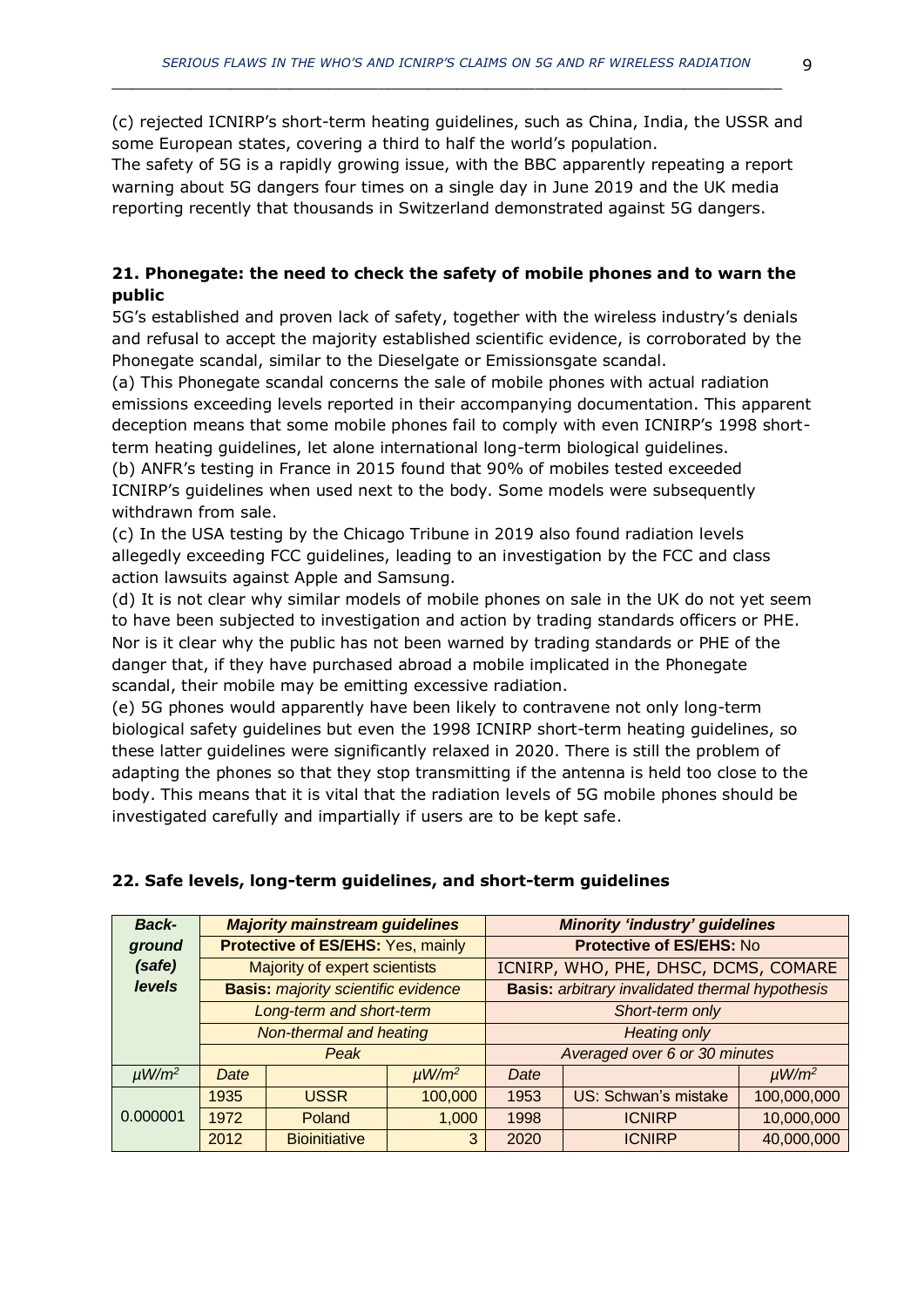| Percentage and numbers of people with ES/EHS in the UK |                                             |                                                                                                     |                                                       |                                                           |                                                      |                                                          |  |  |  |  |
|--------------------------------------------------------|---------------------------------------------|-----------------------------------------------------------------------------------------------------|-------------------------------------------------------|-----------------------------------------------------------|------------------------------------------------------|----------------------------------------------------------|--|--|--|--|
|                                                        | <b>ES</b><br><b>subconscious</b><br>effects | ES.<br><b>subconscious</b><br>and<br><b>conscious</b><br>effects<br><b>Including</b><br>cancers etc | <b>ES/EHS</b><br>mild<br><b>conscious</b><br>symptoms | <b>ES/EHS</b><br>moderate<br><b>conscious</b><br>symptoms | <b>EHS</b><br>severe<br><b>conscious</b><br>symptoms | <b>EHS</b><br><b>restricted</b><br>work and<br>education |  |  |  |  |
| <b>ES/EHS</b><br>Percentage<br>(UK)<br>population)     | 100 %                                       | 79 %                                                                                                | 29%                                                   | 3.6%                                                      | 1.2%                                                 | 0.65%                                                    |  |  |  |  |
| <b>ES/EHS</b><br><b>Number</b><br>(UK: 67)<br>million) | 67 million                                  | 53 million                                                                                          | 19 million                                            | 2.4 million                                               | 804,000                                              | 435,500                                                  |  |  |  |  |

#### **23. Percentage and numbers of people sensitive to EMFs in the UK**

Subconscious and conscious symptoms, recognised and unrecognised as caused by EMF and RFR exposure, can include:

- o cancers
- o cardiovascular harm
- o electrosensitivity and electromagnetic hypersensitivity (ES/EHS)
- o infertility
- o neurological harm and illnesses.

## **24. Some references and news articles**

For a detailed scientific and political overview, Professor Tom Butler's analysis of May 2020 is especially useful:

- Butler T: ["A Review of the Health Risks of Radiofrequency Radiation Employed in 5G Technology](https://www.radiationresearch.org/wp-content/uploads/2020/05/Prof-Tom-Butler-Submission-on-5G-RFR-Final-27-05-2020.pdf?fbclid=IwAR3pfzt2CoapFhQaEd4wJIoPdFvNVs1xfMdRnC4uZCB2F4XJkVI-OHnKy24)  [and the Implications for UK Policymaking"](https://www.radiationresearch.org/wp-content/uploads/2020/05/Prof-Tom-Butler-Submission-on-5G-RFR-Final-27-05-2020.pdf?fbclid=IwAR3pfzt2CoapFhQaEd4wJIoPdFvNVs1xfMdRnC4uZCB2F4XJkVI-OHnKy24) (May 27 2020)
- Franz Adlkofer: "How the Mobile Communication Industry Deals with Science as Illustrated by [ICNIRP versus NTP"](https://stiftung-pandora.eu/wp-content/uploads/2018/11/Pandora_Adlkofer_Dealing-with-NTP-Nancy-Draft_181026_en.pdf) (Pandora Foundation, October 26 2018) Priyanka Bandara & David O Carpenter[: "Planetary electromagnetic pollution: it is time to assess](https://www.thelancet.com/journals/lanplh/article/PIIS2542-5196(18)30221-3/fulltext?fbclid=IwAR2l2zuI1IPxMagKEep7q1P1eU_AQLNZJ8vZZn_TEcO2gJmjKUlZtSJSTlM)  [its impact"](https://www.thelancet.com/journals/lanplh/article/PIIS2542-5196(18)30221-3/fulltext?fbclid=IwAR2l2zuI1IPxMagKEep7q1P1eU_AQLNZJ8vZZn_TEcO2gJmjKUlZtSJSTlM) (The Lancet, 2018)
- Bandara P et al.: ["Serious Safety Concerns about 5G Wireless Deployment in Australia and New](https://ehtrust.org/wp-content/uploads/5Grisks_Bandaraetal2020RadiationProtectionInAustralasia.pdf)  [Zealand"](https://ehtrust.org/wp-content/uploads/5Grisks_Bandaraetal2020RadiationProtectionInAustralasia.pdf) (Radiation Protection in Australasia, May 2020)
- Barnes F et al.: "Setting Guidelines for Electromagnetic Exposures and Research Needs" (Bioelectromagnetics, 2020)
- Buchner K & Rivasi M: [ICNIRP: Conflicts of Interest](https://klaus-buchner.eu/wp-content/uploads/2020/06/ICNIRP-report-FINAL-19-JUNE-2020.pdf) (Brussels, June 2020)
- Butler T: ["A Review of the Health Risks of Radiofrequency Radiation Employed in 5G Technology](https://www.radiationresearch.org/wp-content/uploads/2020/05/Prof-Tom-Butler-Submission-on-5G-RFR-Final-27-05-2020.pdf?fbclid=IwAR3pfzt2CoapFhQaEd4wJIoPdFvNVs1xfMdRnC4uZCB2F4XJkVI-OHnKy24)  [and the Implications for UK Policymaking"](https://www.radiationresearch.org/wp-content/uploads/2020/05/Prof-Tom-Butler-Submission-on-5G-RFR-Final-27-05-2020.pdf?fbclid=IwAR3pfzt2CoapFhQaEd4wJIoPdFvNVs1xfMdRnC4uZCB2F4XJkVI-OHnKy24) (May 27 2020)
- Dr Devra Davis: ["Dangers Of 5G: New Technology Draws Concerns For The Environment, Public](https://www.ibtimes.com/dangers-5g-new-technology-draws-concerns-environment-public-safety-2939813)  [Safety"](https://www.ibtimes.com/dangers-5g-new-technology-draws-concerns-environment-public-safety-2939813) (International Business Times, March 14 2020)
- Claire Edwards: ["BBC Fake News on 5G Decoded: Health Impacts Denied Despite Overwhelming](https://www.globalresearch.ca/online-bbc-fake-news-5g-decoded/5687055)  [Scientific Evidence"](https://www.globalresearch.ca/online-bbc-fake-news-5g-decoded/5687055) (Global Research, August 25 2019)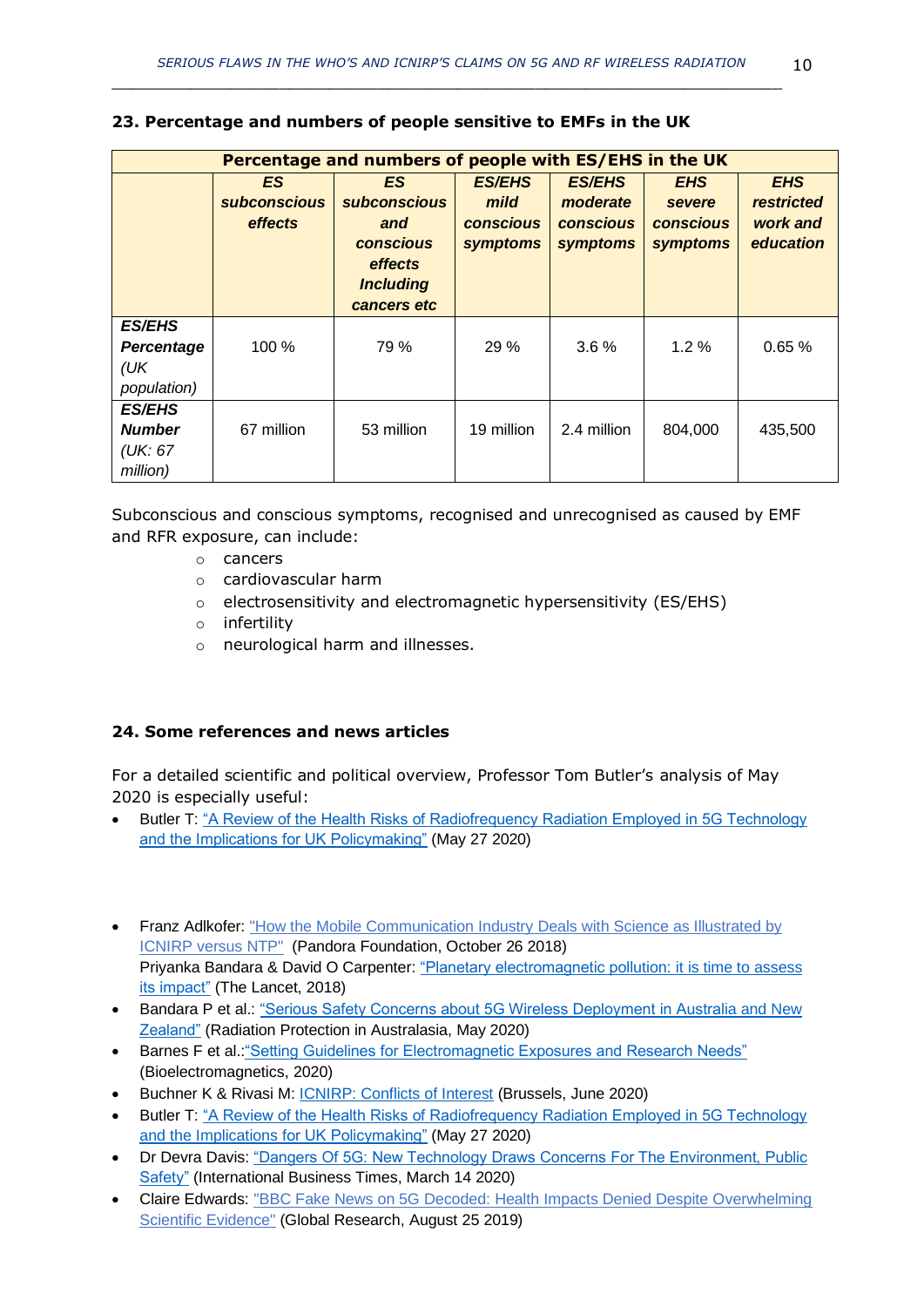- Jerry Flynn: ["Champions of the "Thermal Effects Only" Dogma](http://www.stopsmartmetersbc.com/wp-content/uploads/2019/07/Champions-of-the-Thermal-Effects-Only-Dogma-for-EMFs-3-by-Jerry-Flynn.pdf) For EMFs" (2019)
- Glastonbury Town Council: ["Glastonbury calls for 5G inquiry"](https://glastonbury.gov.uk/2020/04/29/glastonbury-calls-for-5g-inquiry/) (April 29 2020) Summary [Report](https://glastonbury.gov.uk/download/77/5g-report-executive-summary/5609/final-report-and-recommendations-from-glastonburys-5g-advisory-committee-executive-summary.pdf) (April 2020); [Full Report](https://glastonbury.gov.uk/download/76/5g-report/5606/final-report-and-recommendations-from-glastonburys-5g-advisory-committee-print-2.pdf) (April 2020)
- Hardell L: ["World Health Organization, radiofrequency radiation and health –](https://www.spandidos-publications.com/ijo/51/2/405) a hard nut to crack [\(Review\)"](https://www.spandidos-publications.com/ijo/51/2/405) (Int J Oncology, 2017)
- Lennart Hardell: ["ICNIRP draft on new radiofrequency guidelines is](https://lennarthardellenglish.wordpress.com/2019/06/25/icnirp-draft-on-new-radiofrequency-guidelines-is-flawed/) flawed" (June 25 2019)
- Hardell L et al.: ["Appeals that matter or not on a moratorium on the deployment of the fifth](https://www.spandidos-publications.com/10.3892/mco.2020.1984)  [generation, 5G, for microwave radiation"](https://www.spandidos-publications.com/10.3892/mco.2020.1984) (Molecular and Clinical Oncology, 2020)
- Havas M: "Electrohypersensitivity [\(EHS\) is an Environmentally-Induced Disability that Requires](http://www.e-discoverypublication.com/wp-content/uploads/2019/03/JSD18020-final.pdf)  [Immediate Attention"](http://www.e-discoverypublication.com/wp-content/uploads/2019/03/JSD18020-final.pdf) (J Sci Discov., 2019)
- Mark Hertsgaard & Mark Dowie: ["How Big Wireless Made Us Think That Cell Phones Are Safe: A](https://www.thenation.com/article/how-big-wireless-made-us-think-that-cell-phones-are-safe-a-special-investigation/)  Special Investigation: [The disinformation campaign—and massive radiation increase—behind the](https://www.thenation.com/article/how-big-wireless-made-us-think-that-cell-phones-are-safe-a-special-investigation/)  [5G rollout"](https://www.thenation.com/article/how-big-wireless-made-us-think-that-cell-phones-are-safe-a-special-investigation/) (The Nation, March 29 2018)
- Simon Hodges: ["How ICNIRP, AGNIR, PHE and a 30 year old political decision created and then](https://communityoperatingsystem.wordpress.com/2019/09/12/how-icnirp-agnir-phe-and-a-30-year-old-political-decision-created-and-then-covered-up-a-global-public-health-scandal/?fbclid=IwAR3rgYMunPtjUPDO60vGRAmX9HuzvsgDuv8IM-fbMrihqQod8W-B58RR2VQ)  [covered up a global public health](https://communityoperatingsystem.wordpress.com/2019/09/12/how-icnirp-agnir-phe-and-a-30-year-old-political-decision-created-and-then-covered-up-a-global-public-health-scandal/?fbclid=IwAR3rgYMunPtjUPDO60vGRAmX9HuzvsgDuv8IM-fbMrihqQod8W-B58RR2VQ) scandal" (Community Operating System, September 12 2019)
- Bryan Hubbard: ["5G network 'not proven to be safe', says leading scientist"](https://www.wddty.com/news/2019/12/5g-network-not-proven-to-be-safe-says-leading-scientist.html) (WDDTY, December 2 2019)
- Derek Hunter: ["Defense Secretary Asks FCC To Limit 5G Deployment"](https://dailycaller.com/2019/11/22/defense-secretary-fcc-5g-deployment/) (Daily Caller, November 22 2019)
- The International EMF Alliance issued a [Letter of Notice for the Attention of Government](https://www.iemfa.org/wp-content/pdf/2019-11-IEMFA-Letter-of-Notice-on-5G.pdf)  [Officials](https://www.iemfa.org/wp-content/pdf/2019-11-IEMFA-Letter-of-Notice-on-5G.pdf) calling for a Ban on 5G (November 2019).
- Investigate Europe: ["The 5G mass experiment: Big promises, unknown risks"](https://www.investigate-europe.eu/publications/the-5g-mass-experiment/) (January 13 2019)
- Investigate Europe: ["How much is safe? Radiation authorities rely on controversial group for](https://www.investigate-europe.eu/publications/how-much-is-safe/)  [safety advice"](https://www.investigate-europe.eu/publications/how-much-is-safe/) (March 14 2019)
- Antoinette Janssen: ["ICNIRP guidelines are fraudulent"](https://multerland.wordpress.com/2019/07/30/5g-eu-guidelines-are-fraudulent-3/) (Mutterland, July 30 2019)
- Antoinette Janssen: ["ICNIRP"](https://multerland.wordpress.com/2019/06/02/icnirp/) (Mutterland, June 2 2019)
- Dr Shirin Joseph: ["Analysis of 5G and Its Implications in the UK"](https://www.radiationresearch.org/wp-content/uploads/2020/07/Analysis-of-5G-and-Its-Implications-in-the-UK-11072020a.pdf) (EM RRT, July 11 2020, 74 pages)
- JRS eco wireless: ["Problems with official ICNIRP exposure limits for electromagnetic](https://www.jrseco.com/problems-with-official-icnirp-exposure-limits-for-electromagnetic-radiation/)  [radiation"](https://www.jrseco.com/problems-with-official-icnirp-exposure-limits-for-electromagnetic-radiation/) (2019)
- Nicole Karlis: "Why public health experts are worried about 5G, the next generation of cell [network"](https://www.salon.com/2018/12/03/why-public-health-experts-are-worried-about-5g-the-next-generation-of-cell-network/) (Salon, December 4 2019)
- Christopher Ketchum: ["Is 5G Going to Kill Us All?"](https://newrepublic.com/article/157603/5g-going-kill-us-all) (New Republic, May 8 2020)
- Paul Kirby: ["Scientists Counter ICNIRP's Guidelines On 5G, Cell Phone And Wireless Radiation](https://ehtrust.org/scientists-counter-icnirps-guidelines-on-5g-cell-phone-and-wireless-radiation-exposures/)  [Exposures"](https://ehtrust.org/scientists-counter-icnirps-guidelines-on-5g-cell-phone-and-wireless-radiation-exposures/) (EHT, TR Daily, March 12 2020)
- Kostoff R et al.: "Adverse health effects of 5G mobile networking technology under real-life [conditions"](https://www.sciencedirect.com/science/article/pii/S037842742030028X) (Toxicology Letters, 2020)
- Dariusz Leszczynski: ["ICNIRP's public consultation of the draft of the RF guidelines is just](https://betweenrockandhardplace.wordpress.com/2018/07/25/icnirps-public-consultation-of-the-draft-of-the-rf-guidelines-is-just-a-gimmick/)  a [gimmick"](https://betweenrockandhardplace.wordpress.com/2018/07/25/icnirps-public-consultation-of-the-draft-of-the-rf-guidelines-is-just-a-gimmick/) (BRHP, July 25 2019)
- Dr Joseph Mercola: ["Protecting yourself against 5G"](https://www.wddty.com/magazine/2020/february/protecting-yourself-against-5g.html) (WDDTY, February 2020)
- Microwave News: ["The Lies Must Stop: Disband ICNIRP"](https://microwavenews.com/news-center/time-clean-house) (April 8 2020)
- Miller AB et al.: "Risks to Health [and Well-Being From Radio-Frequency](https://www.frontiersin.org/articles/10.3389/fpubh.2019.00223/full) Radiation Emitted by Cell [Phones and Other Wireless Devices"](https://www.frontiersin.org/articles/10.3389/fpubh.2019.00223/full) (Front Public Health, 2019)
- Prof. Joel Moskowitz: ["Millimeter Wave \(5G\) Research Reviews"](https://docs.google.com/spreadsheets/d/1i7AEd7vEzvr66j7ZF0tw5_ZK0rBl87gZOnWiJMeSnoE/edit#gid=0)
- Joel M. Moskowitz: ["ICNIRP's Revised RF Exposure Limits Will Ignore Expert Opinions](https://www.saferemr.com/2018/07/icnirps-exposure-guidelines-for-radio.html?spref=tw) of Most [EMF Scientists"](https://www.saferemr.com/2018/07/icnirps-exposure-guidelines-for-radio.html?spref=tw) (Saferemr, June 26 2019)
- Naren A et al.[: "Electromagnetic Radiation due to Cellular, Wi-Fi and Bluetooth technologies: How](https://ieeexplore.ieee.org/stamp/stamp.jsp?arnumber=9016183)  [safe are we?"](https://ieeexplore.ieee.org/stamp/stamp.jsp?arnumber=9016183) (IEEE. March-June 2020)
- Eileen O'Connor and Susan Foster[: "Open letter of Complaint to the Guardian"](https://www.radiationresearch.org/wp-content/uploads/2020/05/RRT-Letter-to-Guardian.pdf) (EM RRT, May 7 2020)
- Pall ML: ["Scientific evidence contradicts findings and assumptions of Canadian Safety Panel 6:](https://www.degruyter.com/view/j/reveh.2015.30.issue-2/reveh-2015-0001/reveh-2015-0001.xml)  [microwaves act through voltage-gated calcium channel activation to induce biological impacts at](https://www.degruyter.com/view/j/reveh.2015.30.issue-2/reveh-2015-0001/reveh-2015-0001.xml)